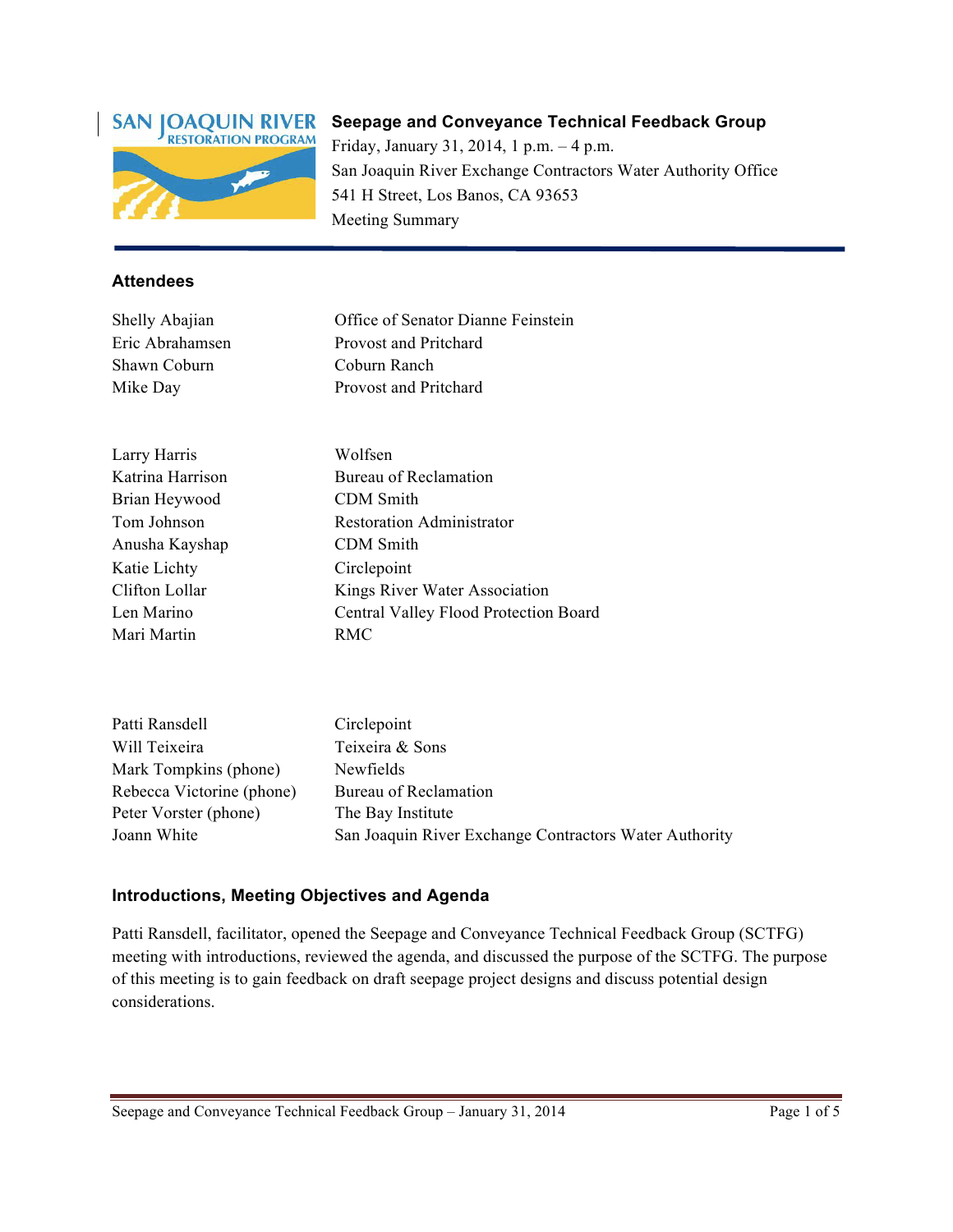#### **Restoration Flow Schedule**

Katrina Harrison, Bureau of Reclamation, gave a short overview of the San Joaquin River Restoration Program (SJRRP) Restoration Administrator's (RA) Restoration flow schedule for Water Year (WY) 2014. WY 2014 is currently classified as a "Critical Low" meaning there will be no flow releases for the SJRRP. There are currently no flows below Sack Dam due to seepage thresholds at the Eastside Bypass (ESPB). Riparian flows will continue to be supplied.

### **Seepage Management Update**

Katrina Harrison discussed the goals and objectives of Seepage Management and provided a brief update on the revisions to the Seepage Management Plan (SMP).

An attendee asked about the status of revisions to thresholds and established baseline conditions per discussions at the SCTFG meeting held in April 2013. Thresholds have been revised per peer review recommendations; these revised thresholds will be made public in the revised SMP to be released later this year. Seepage projects are being designed based on the revised thresholds. The study of baseline (i.e., historical, pre-SJRRP) conditions is ongoing.

## **Seepage Project Status**

Brian Heywood, CDM Smith, provided an update on the status of seepage projects and an overview of the seepage project process and prioritization approach.

## **Site Evaluations**

Eric Abrahamsen, Provost and Pritchard, provided an overview of the site evaluation process. He described the purpose of the site evaluations and the data evaluated.

An attendee asked about why the projects are being designed to a flow of 4,500 cubic feet per second (cfs) as opposed to 4,000 cfs (the maximum flow shown in the Settlement hydrographs). The maximum flow in the default wet-year hydrograph is 4,000 cfs. The RA can call on buffer flows, up to an additional 10%, increasing the maximum flow to 4,400 cfs. The Settlement agreement states that the designs for the Reach 2B and 4B projects allow for capacity up to 4,500 cfs. The SJRRP has chosen to use the flow rate of 4,500 cfs as the design flow for seepage projects to be consistent with the Reach 2B and 4B projects.

An attendee asked if the duration of the Restoration flows is taken into account in the data evaluation. The duration is being considered. The design process uses a methodology that assumes steady state flow conditions to be conservative.

## **Preliminary Designs and Estimates**

Mike Day, Provost and Pritchard, discussed the seepage project preliminary design process.

An attendee asked a question during the interceptor line preliminary design discussion about how flow in the drain is estimated. Reclamation's Drainage Manual is the basis for design calculations and the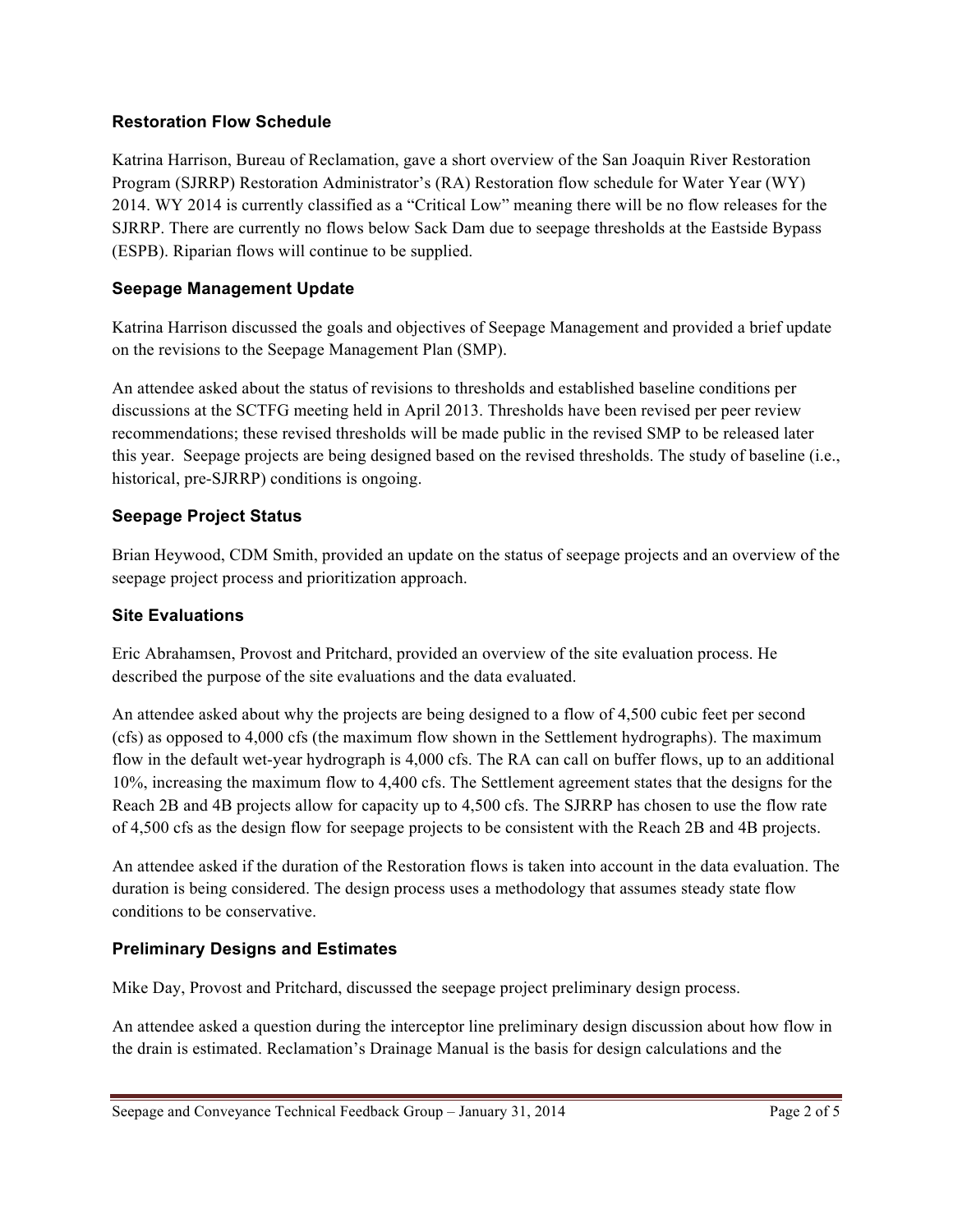estimate of drain flow. The equation includes factors such as depth of water in the channel, distance to the channel, and the hydraulic conductivity of the soil.

There was a question about what the expected normal operating condition of pipes is in an interceptor line. The pipes are designed to flow full during design flows of 4,500 cfs. The pipes will carry more water at about 7/8 full than when full.

An attendee asked what the typical distance between the drain pipe outlet into the sump and the floor of sump is. This distance varies by site.

There was a question about the set points for the pumps in the drain sumps. Electrodes will be used to measure the water level within the sump and signal the submersible pumps to activate when a predetermined level is reached. The design includes two submersible pumps at each sump. The set-points will be set near the elevation of the drain pipe discharge into the sump and will be site specific.

An attendee asked about the example interceptor layout presented to the group. The attendee noted that the interceptor lines are located along both the San Joaquin River and the ESBP. The attendee asked if these lines were designed to pick up water from the ESBP. The drain is designed to collect seepage water from Restoration flows regardless of the channel (i.e., river vs. bypass). Due to channel configuration in the area of this example, Restoration flows can be present in both the San Joaquin River and ESBP channels simultaneously.

The assumptions used to develop the cost estimates were presented. Katrina Harrison invited the group to provide suggestions and/or recommendations on assumptions. An attendee generally agreed with the replacement frequencies presented. He felt that submersible pumps usually need to be replaced every 10 to 15 years. An attendee noted that PG&E is planning on an approximate 6% annual increase in rates through 2020.

There was a brief discussion on channel conveyance improvements. Reclamation is pursuing the removal of sand in the ESBP on the Merced National Wildlife Refuge. Sand deposits in this location cause a backwater effect into the ESBP. Other projects will be considered, but are difficult to scope out because they are very site specific. An attendee pointed out that sand will continue to deposit in this area in the future. Reclamation understands that sand removal will need to be considered as an ongoing maintenance project.

An attendee asked about the parcel prioritization and if the output of the site evaluation study was tied to the prioritization. The parcel prioritization occurred before the site evaluation to identify areas that should be evaluated first. Groundwater monitoring wells have been installed in the higher priority parcels where the landowners have given approval. The data collected from these monitoring wells are used in the site evaluation process to determine if the site has a potential seepage problem.

An attendee asked if parcel prioritization was based on 2010/11 flows. Parcel prioritization was done by comparing flow conditions in the SJRRP HEC-RAS hydraulic flow models and the ground surface elevations at each parcel/property. Other information about observed high groundwater conditions (e.g., during the high flows in 2010/11) is also considered in the prioritization process.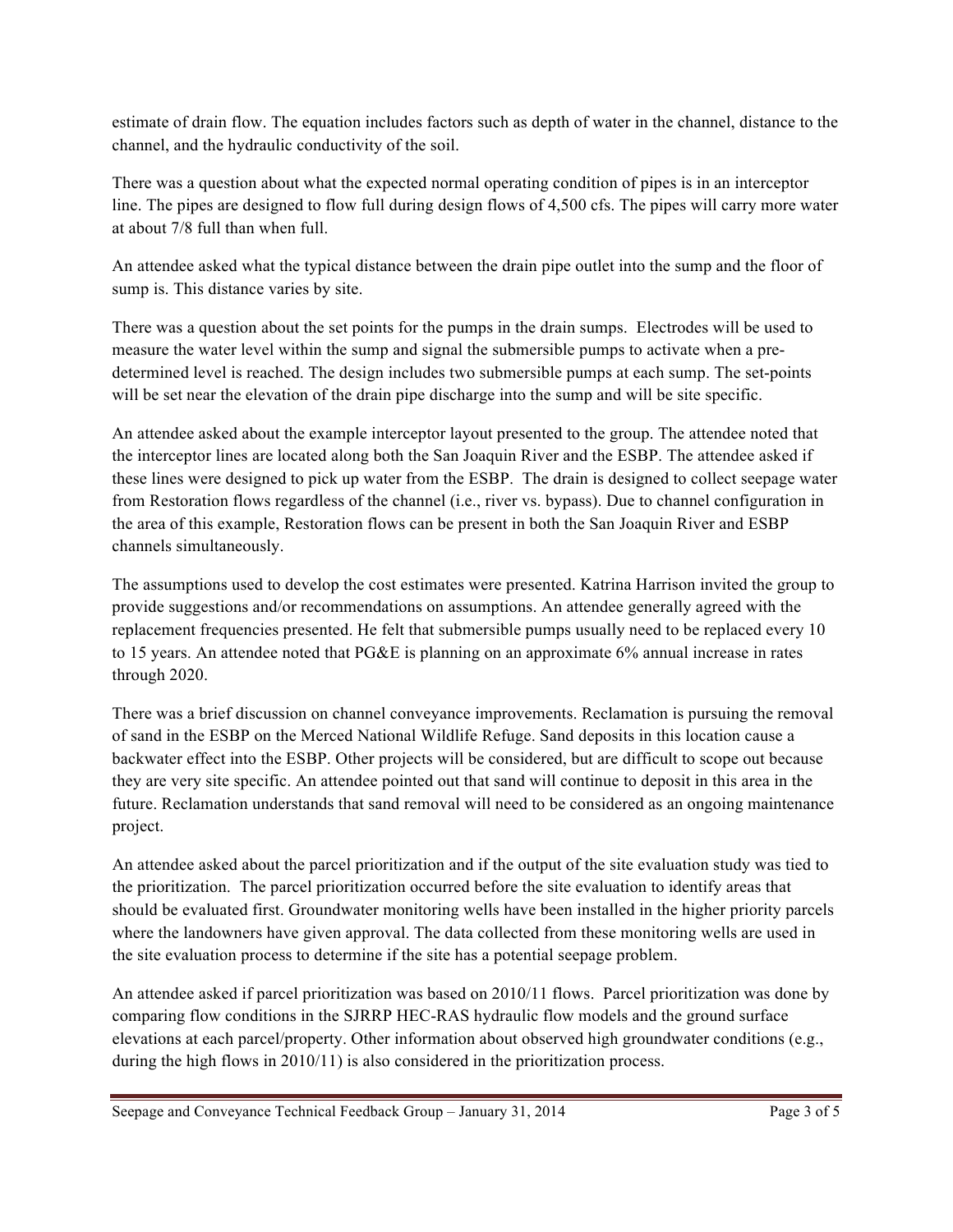An attendee noted that the land south of Parcel Group (PG) 168 on the east side of the ESBP should be included as part of PG167. This portion was left out of the map presented by mistake; it is included in the site evaluation and preliminary design process.

Katrina Harrison discussed the potential options for operations and maintenance of interceptor lines.

An attendee asked about the potential to discharge drain water to the river or ESBP. If the landowner operates and maintains the lines, it is likely that the discharge permit would be held by the landowner.

It was clarified that the cost estimates include the potential for discharge of water to the river/bypass channel and to on-farm facilities (e.g., ditches, canals).

An attendee asked if the landowner could sell drain water collected during flood flow conditions. A discussion about this issue included several meeting attendees. There was no consensus about this topic. Reclamation will investigate this issue further.

## **Realty Actions**

Katrina Harrison presented three types of realty actions as potential groundwater seepage mitigation: license agreements, easements, and land acquisition. She reviewed Reclamation's process for obtaining land value appraisals.

An attendee asked if there are any stipulations in the easement language regarding the amount and/or duration of Restoration flows. The current easement language takes a conservative approach and allows for Restoration flows to be conveyed year round. Ali Forsythe stated that it is not likely that there would be enough water available for that condition. However, Reclamation is making that assumption to be conservative during the appraisal valuation process.

There was a question about the SJRRP purchasing refuge water supply flows. Historically, Reclamation has not conveyed refuge water via the San Joaquin River or bypass because it was not viable. However, with the river wet year round in the future, Reclamation may choose to convey refuge water via the river/bypasses.

## **Parcel Prioritization Updates**

Brian Heywood discussed the process to update the parcel prioritization.

There was a question if the prioritization would consider the groundwater gradient as opposed to the flat gradient that was used previously. Currently the plan is to continue with the flat groundwater gradient assumption. The actual groundwater gradients are considered in the site evaluation process.